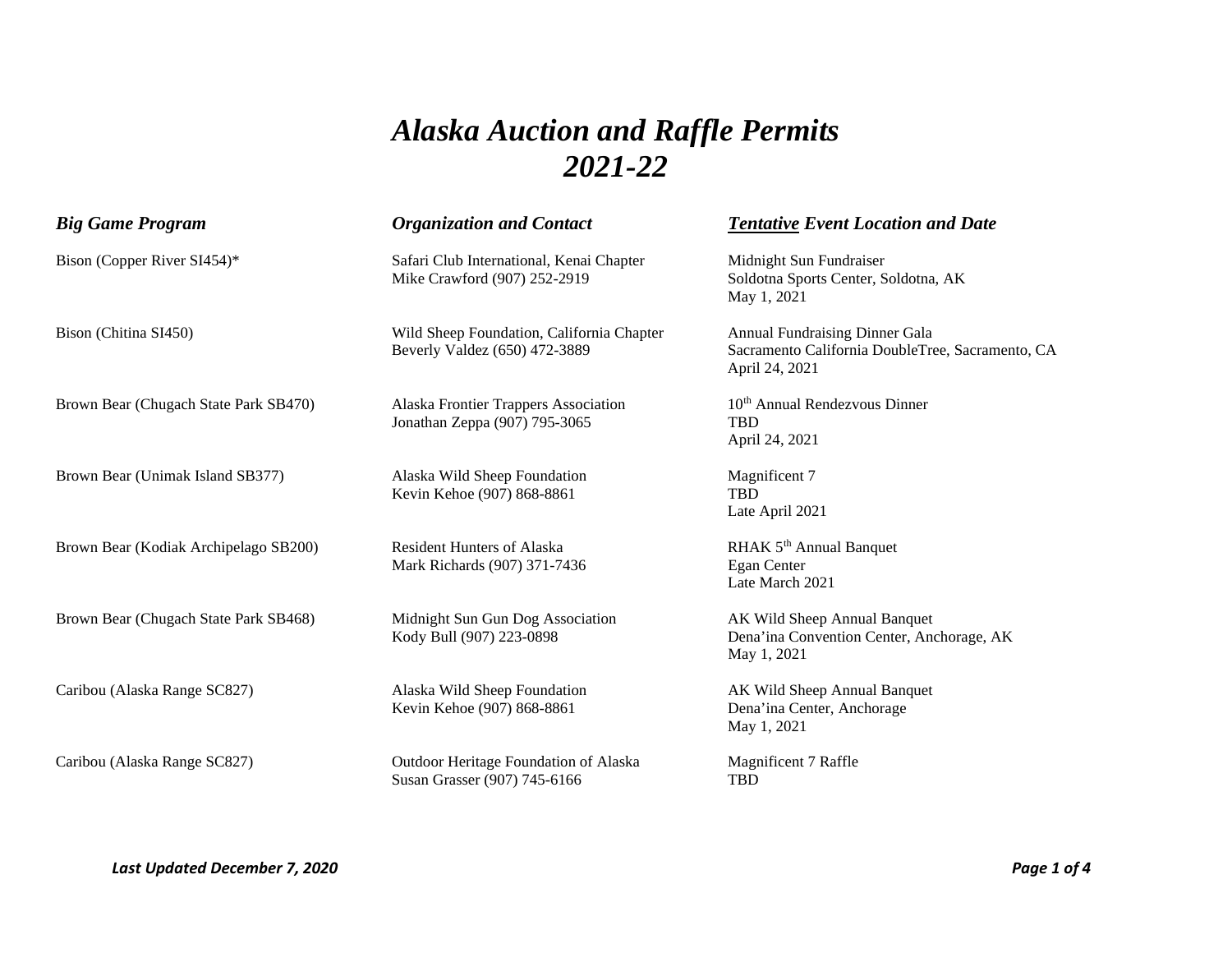Dall Sheep (Delta CUA SS202) Alaska Outdoor Council Magnificent 7 Raffle

Dall Sheep (Western Chugach SS143) Alaska Wild Sheep Foundation WSF Sheep Show

Moose (Koyukuk CUA SM823-830) Alaska Outdoor Council Magnificent 7 Raffle

*Last Updated December 7, 2020 Page 2 of 4* 

Caribou (Killey River SC608) Safari Club International, Kenai Chapter Midnight Sun Fundraiser<br>Mike Crawford (907) 252-2919 Soldotna Sports Center, S

Deborah Moore (907) 929-0619 Online Auction

Bill Iverson (907) 244-6285 TBD

Dall Sheep (Tok Mgmt Area SS101) Safari Club International, Alaska Chapter 45<sup>th</sup> Annual Sportsman's Banquet<br>Louis Cusack (907) 980-9018 Dena'ina Center, Anchorage Louis Cusack (907) 980-9018

Kevin Kehoe (907) 868-8861 Virtual Event based in Reno

Elk (Etolin Island SE315) Resident Hunters of Alaska RHAK 5<sup>th</sup> Annual Banquet<br>Mark Richards (907) 371-7436 Egan Center Mark Richards (907) 371-7436

Elk (Raspberry/Afognak Island SE700) Midnight Sun Gun Dog Association AK Wild Sheep Annual Banquet<br>Kody Bull (907) 223-0898 Dena'ina Convention Center, And

Elk (Raspberry/Afognak Island SE700) Safari Club International, Alaska Chapter 45<sup>th</sup> Annual Sportsman's Banquet<br>Louis Cusack (907) 980-9018 Dena'ina Center, Anchorage Louis Cusack (907) 980-9018

Joseph Wright (907) 863-8476 TBD

Bill Iverson (907) 244-6285 TBD

Moose (GMU 15; SM501) Safari Club International, Kenai Chapter Midnight Sun Fundraiser

Soldotna Sports Center, Soldotna, AK May 2021

Caribou (Talkeetna SC590) Alaska Professional Hunters Association APHA Annual Banquet and Fundraiser (Virtual) January 9, 2021

March 19-20 or July 30-31, 2021

January 15, 2021

Late March 2021

Dena'ina Convention Center, Anchorage, AK May 1, 2021

March 19-20 or July 30-31, 2021

Moose (Turnagain Arm SM210) Ducks Unlimited, Alaska Chapter Spring BBQ/Military Hunter Night Out April 2021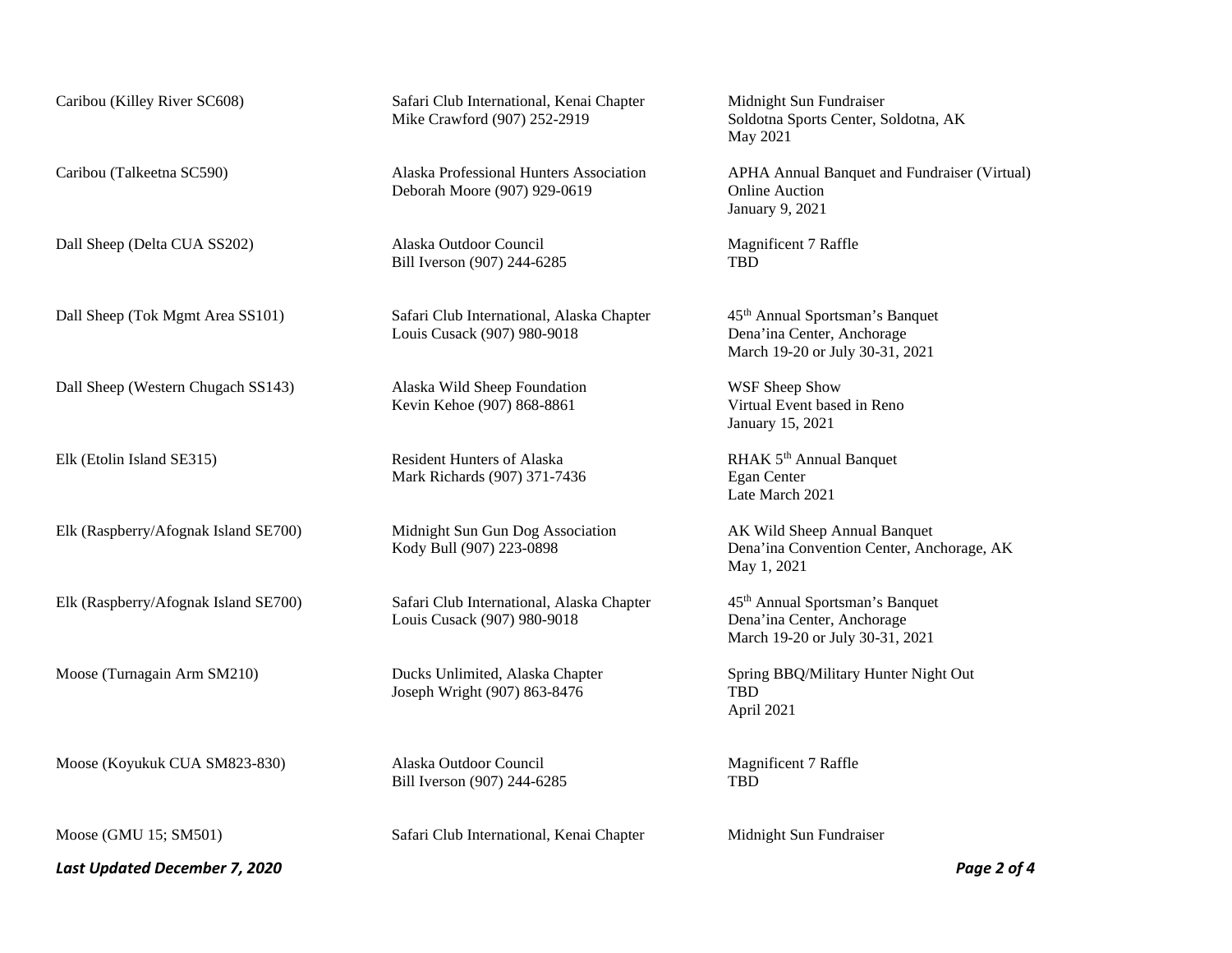Moose (GMU 16B; SM540) Alaska Frontier Trappers Association 10<sup>th</sup> Annual Rendevous Dinner Jonathan Zeppa (907) 795-3065 TBD

Joseph Wright (907) 863-8476 TBD

Mountain Goat (Revillagigedo SG005) Alaska Outdoor Council Magnificent 7 Raffle<br>
Bill Iverson (907) 244-6285 TRD Bill Iverson (907) 244-6285

Deborah Moore (907) 929-0619 Online Auction

Brian Fienhold (801) 973-3940 Online

Musk Ox (Nunivak Island SX050) Alaska Chapter of the Safari Club International 45<sup>th</sup> Annual Sportsmans Banquet<br>Louis Cusack (907) 980-9018 Dena'ina Center, Anchorage Louis Cusack (907) 980-9018

Musk Ox (Nunivak Island SX050) Outdoor Heritage Foundation of Alaska Magnificent 7 Raffle Susan Grasser (907) 745-6166 TBD

Mike Crawford (907) 252-2919 Soldotna Sports Center, Soldotna, AK May 2021

April 24, 2021

Mountain Goat (Eagle River SG854) Alaska Bowhunter's Association 43<sup>rd</sup> Annual Alaskan Bowhunters Assoc Banquet & Fundraiser Nicholas Muche (907) 385-7666 Egan Civic & Convention Center, Anchorage, AK April 3, 2021

Mountain Goat (Metal Creek SG890) Ducks Unlimited, Alaska Chapter Spring BBQ/Military Hunter Night Out April 2021

Mountain Goat (Uganik River SG474) Alaska Professional Hunters Association APHA Annual Banquet and Fundraiser (Virtual) January 9, 2021

Musk Ox (Nunivak Island SX050) Alaska Bowhunter's Association 43<sup>rd</sup> Annual Alaskan Bowhunters Assoc Banquet & Fundraiser Nicholas Muche (907) 385-7666 Egan Civic & Convention Center, Anchorage, AK April 3, 2021

Musk Ox (Nunivak Island SX050) Mule Deer Foundation Western Hunting and Conservation Expo February 11-14, 2021

March 19-20 or July 30-31, 2021

*Partnership Program Organization and Contact Tentative Event Location and Date* 

*Last Updated December 7, 2020 Page 3 of 4*